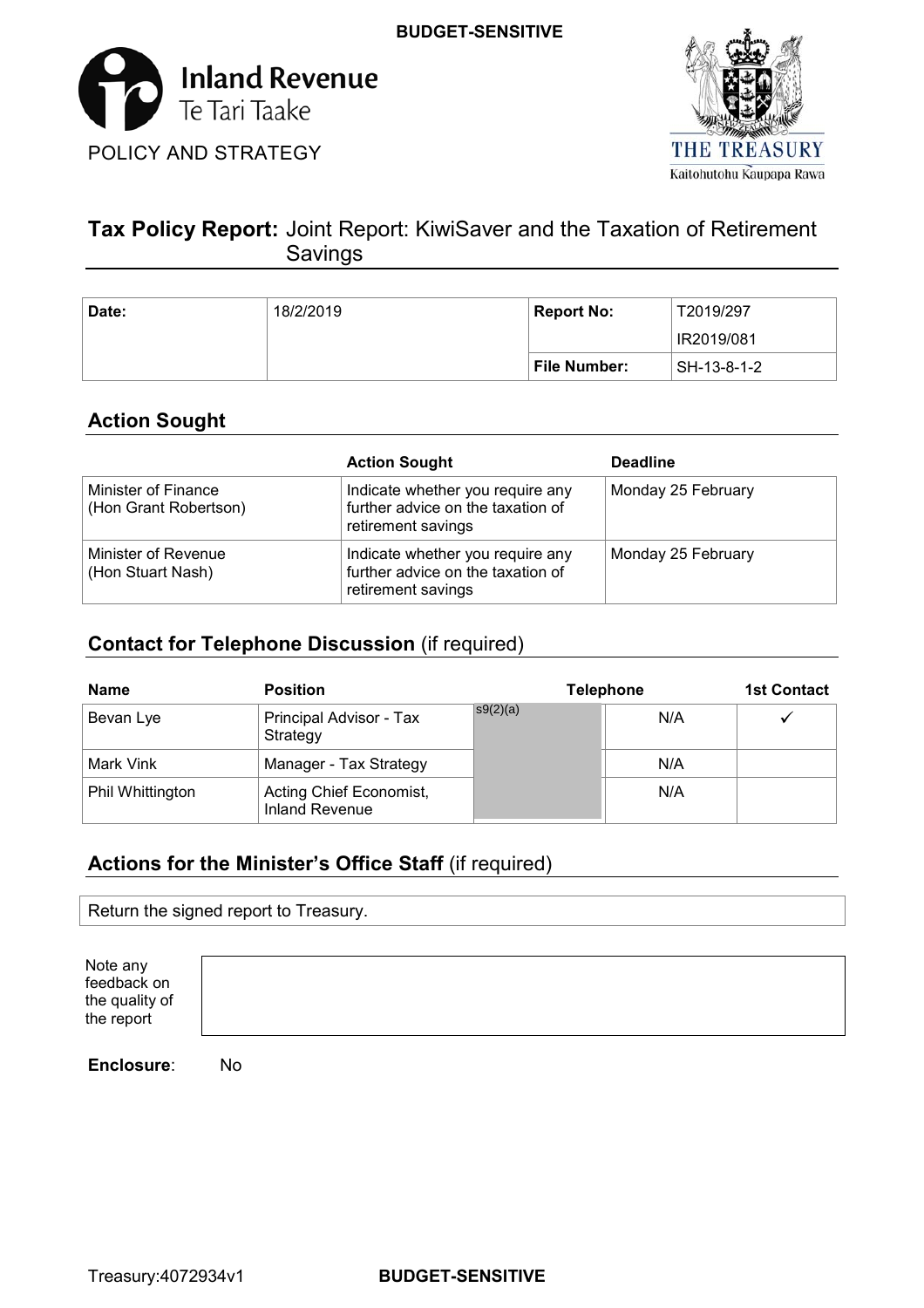# **Tax Policy Report:** Joint Report: KiwiSaver and the Taxation of Retirement Savings

## Executive Summary

This report responds to your request for advice and information on four issues:

#### $\mathbf{1}$ **1. An assessment of the Chamberlain and Littlewood submission**

 You have requested an assessment of the Chamberlain and Littlewood submission on the merits of tax concessions for saving. In summary, officials are less confident than Chamberlain and Littlewood that current levels of retirement saving are adequate. On the basis of available evidence, however, officials agree with Chamberlain and Littlewood that tax concessions for saving tend to be ineffective, regressive, and distortionary.

There are three main planks to the argument advanced in the submission:

 **a. Retirement savings adequacy.** Chamberlain and Littlewood argue there is no evidence to suggest that New Zealanders are generally under-saving for retirement.

*Officials comment:* According to the existing literature, most New Zealanders appear to  *existing policy settings. This condition will not hold if long-term fiscal pressures lead to be saving adequately for retirement. However, this finding rests on the condition that future generations will continue to access New Zealand Superannuation (NZS) under change to NZS settings. Officials are therefore less confident than Chamberlain and Littlewood that current levels of retirement saving can be said to be adequate.* 

 **b. The effectiveness of tax concessions.** Chamberlain and Littlewood claim there is little evidence to suggest that tax concessions encourage additional private saving.

 *Officials comment: Officials agree there is little evidence to suggest that tax concessions generate material increases in private saving. Instead, tax concessions tend to encourage a reallocation of existing savings into the tax-preferred vehicle.* 

 **c. The costs and impacts of tax concessions.** Chamberlain and Littlewood argue that tax concessions are expensive, regressive, and distortionary.

*Officials comment: Officials agree that untargeted tax concessions for saving will primarily benefit the wealthiest households. Targeted tax concessions will be less regressive, but are also less likely to result in additional private saving. The costs of tax concessions depend heavily on design.* 

#### **2. An assessment of removing income tax obligations from KiwiSaver**

 You have asked for an assessment of the impact of removing income tax obligations from KiwiSaver. Officials have modelled the revenue impact of various options for removing income tax obligations with effect from 1 April 2020.

 One important assumption in this modelling is that there would be *no behavioural change*  arising from the policy change. This is a constrained assumption that was necessary to simplify the modelling task. In practice, it is likely that there would be a substantial reallocation of savings to take advantage of tax-exempt KiwiSaver accounts.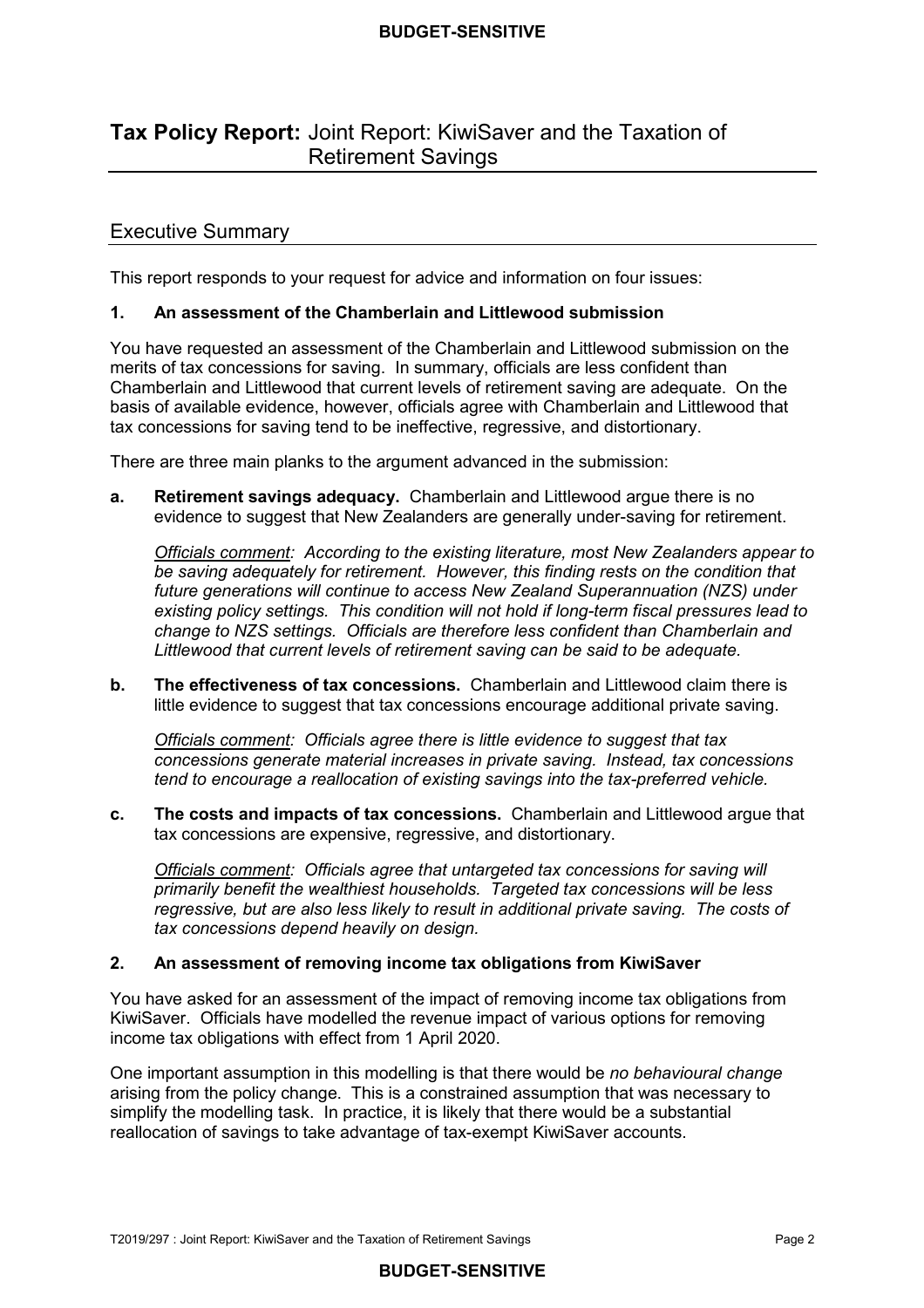The following estimates therefore understate – probably substantially – the revenue impacts of the options.<sup>1</sup>

 contributions and earnings, but tax withdrawals. Table 1 sets out the estimated revenue impact of the changes in 2020/21, 2021/22, and 2022/23: **a. A switch to 'EET' taxation of KiwiSaver.** The first option is to exempt KiwiSaver

| $\mid$ \$ million          | 2020/21 | 2021/22 | 2022/23 |
|----------------------------|---------|---------|---------|
| Exemption of contributions | 2.110   | 2.330   | 2,580   |
| Exemption of earnings      | 200     | 210     | 220     |
| Taxation of withdrawals    | -       |         |         |
| l Total                    | 2,310   | 2,540   | 2,800   |

|  |  | Table 1: Revenue impact of exempting KiwiSaver contributions and earnings |  |
|--|--|---------------------------------------------------------------------------|--|
|  |  |                                                                           |  |

 EET taxation would effectively *defer* the taxation of KiwiSaver contributions into the future. It is likely that little tax will be collected from taxing withdrawals in the forecast period. In the very long term, however, the revenue from taxing withdrawals should grow to a similar order of magnitude to the revenue foregone from exempting contributions.

- **.**  be to tax contributions, but exempt earnings and withdrawals. Based on the estimates outlined in Table 1, this is estimated to cost approximately \$200-210 million *per annum*  across the forecast period, excluding any behavioural impacts. Officials expect that the behavioural impacts would be significant. **b. A switch to 'TEE' taxation of KiwiSaver.** A less costly option in the short run would
- **c. Removing all income tax obligations from KiwiSaver.** If withdrawals also become exempt, then the loss of revenue from exempting contributions and earnings will never be clawed back. Officials are not aware of any other country that exempts retirement saving accounts altogether from taxation. This would be a very regressive change.

## *The treatment of non-KiwiSaver saving schemes*

 Extending similar treatment to non-KiwiSaver saving schemes (such as employer schemes, the State Sector Retirement Saving Schemes, and the Government Superannuation Fund schemes) would increase the revenue impacts further. Table 2 illustrates the revenue impact of exempting earnings from all saving schemes:

#### **Table 2: Revenue impact of applying TEE taxation to KiwiSaver and non-KiwiSaver schemes**

| \$ million        | 2020/21 | 2021/22 | 2022/23 |
|-------------------|---------|---------|---------|
| Cost of exemption | 520     | 550     | 570     |

 Table 3 illustrates the revenue impact of removing all income tax obligations from KiwiSaver and non-KiwiSaver saving schemes:

 There are some other assumptions and caveats to these estimates. The modelling assumes a fixed growth of income and contributions for all saving schemes. In practice, growth may be different. (In particular, it is possible that KiwiSaver savings grow faster than savings in other schemes, in which case the cost of exempting KiwiSaver will grow faster than forecast.) Also, each of the options are costed on a stand-alone basis; the fiscal cost can differ when different options are packaged together. 1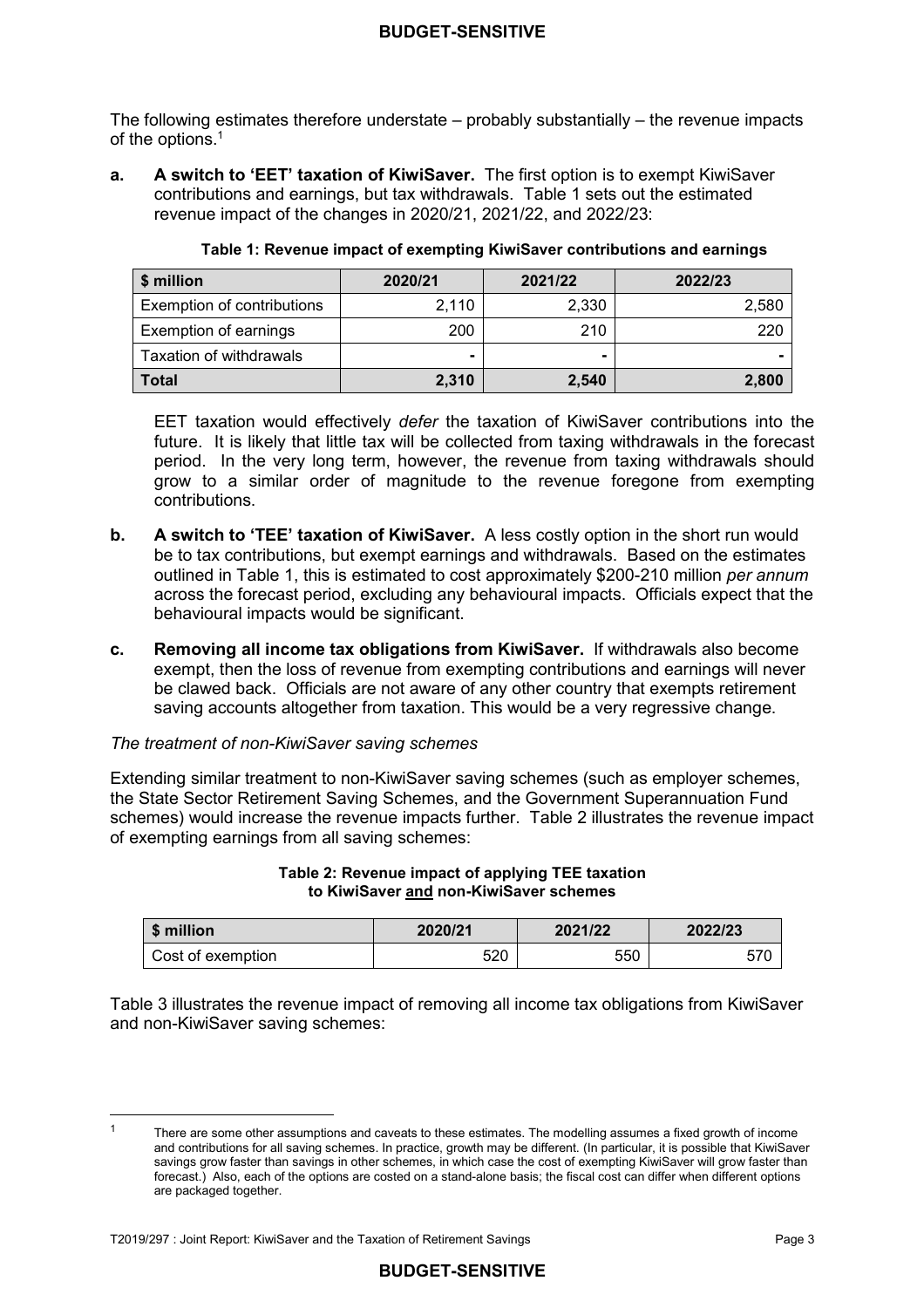#### **Table 3: Revenue impact of removing all income tax obligations from KiwiSaver and non-KiwiSaver saving schemes**

| \$ million        | 2020/21 | 2021/22 | 2022/23 |
|-------------------|---------|---------|---------|
| Cost of exemption | 3.990   | 4.240   | 4.510   |

#### *Implications for an extension of capital income taxation*

 Officials estimate that exempting KiwiSaver will reduce forecast revenue from a broad-based extension of capital income taxation (as proposed by the Tax Working Group) by approximately \$84 million *per annum*. In the time available, officials have not been able to estimate the impact of exempting non-KiwiSaver saving schemes from an extension of capital income taxation.

## **3. The Australian retirement income system**

 You have asked for a brief explanation of the Australian approach to taxing retirement savings. The Australian system is complicated. The following description is taken from publicly-available sources and does not go into the more technical rules.

 In Australia, compulsory saving by individuals is intended to supplement or replace a means- tested state pension (the 'Age Pension'). The tax treatment of superannuation is highly concessional, as it is intended to encourage individuals to save more for their retirement – and thereby reduce the fiscal costs of the Age Pension.

Australian superannuation money is taxed in three phases:

- **The contributions phase.** The tax payable on super contributions depends on the type of contribution and the personal circumstances of the taxpayer. Employer and salary contributions are taxed at 15% when they are received by a super fund. Low income taxpayers receive a small refund; high income taxpayers must pay an additional tax.
- **The earnings phase.** Income earned in a super fund is taxed at a maximum rate of 15%. Capital gains on assets held for longer than 12 months within the fund are taxed at 10%. The amount of tax paid by a fund can be reduced by various tax deductions or credits.
- **The payout phase.** When an individual becomes eligible to access their super, they can take a 'super income stream' to provide them with a regular income, or withdraw a lump sum. Super income streams and withdrawals are usually tax-free for individuals aged over 60. Early withdrawals before the age of 60 are allowed in limited circumstances, and are subject to taxation after exceeding a threshold. When a person dies, their super balance is usually paid to their nominated beneficiary. This is called a 'super death benefit.' Some components of the super death benefit are taxable.

 The Australian system is expensive and regressive. Much of the value of Australia's superannuation tax concessions flows to high income earners.

 There is also an important interaction between superannuation and capital gains taxation in Australia. The concessional treatment of superannuation has created a need for an equally concessional treatment of gains from small businesses, since many entrepreneurs 'save' for their retirement by building up their businesses.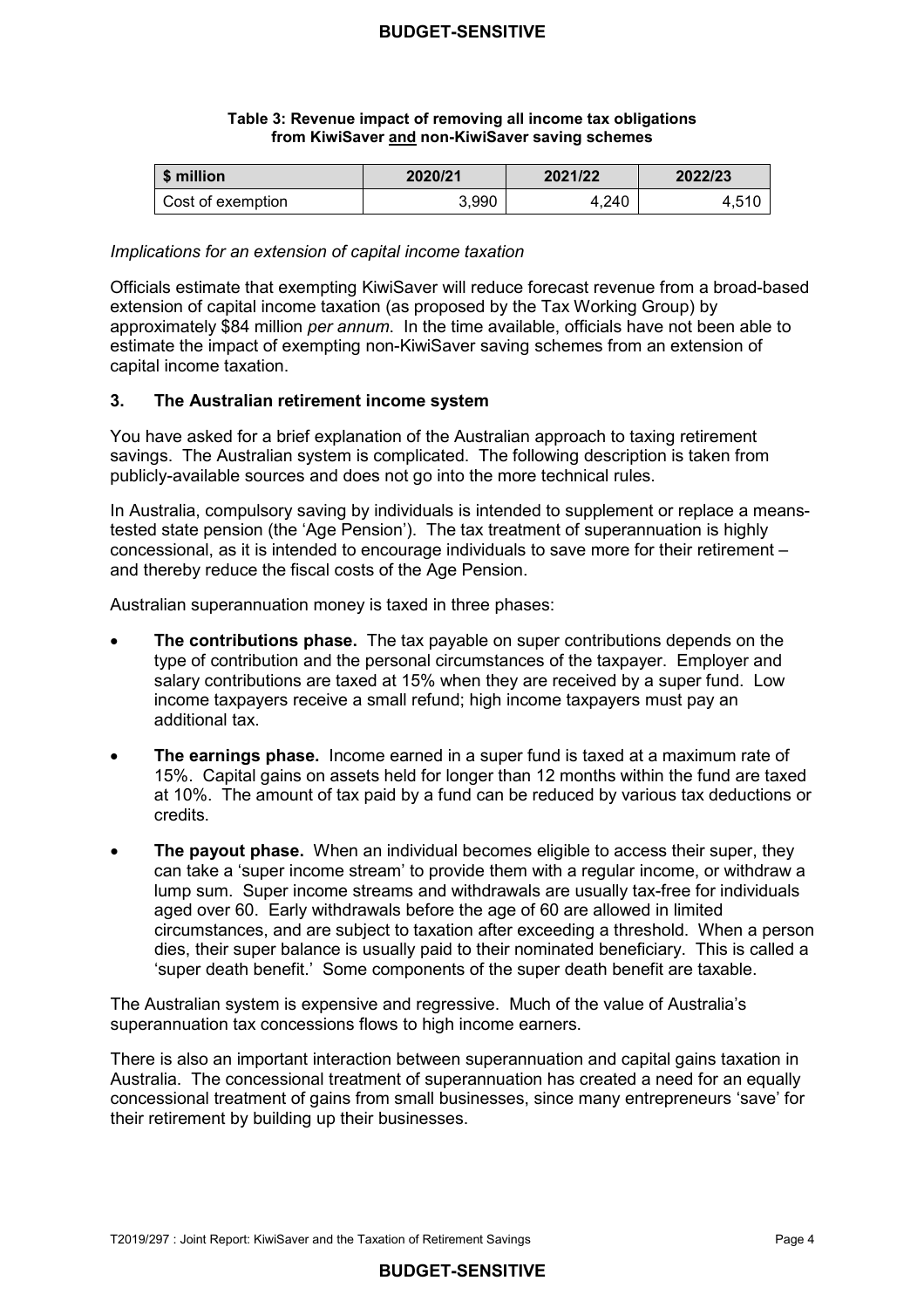In New Zealand, the absence of generous concessions for retirement saving means there will be less of a case to introduce similar types of small business concessions if there is an extension of capital income taxation.

### **4. The distributional impacts of the Tax Working Group's proposals for KiwiSaver**

 The appendix responds to your request for scenarios outlining the distributional impacts of the Tax Working Group's proposals for KiwiSaver.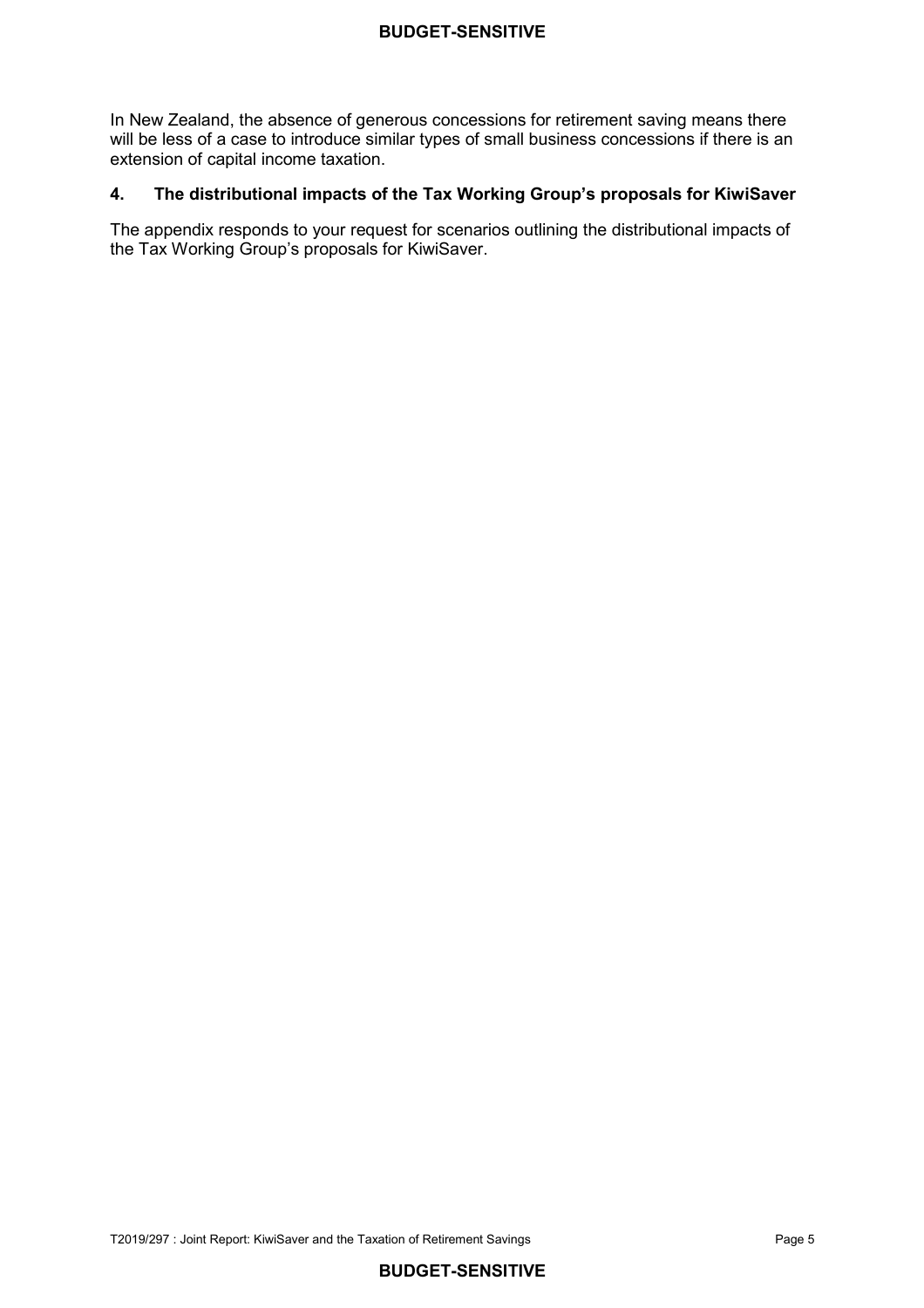## Recommended Action

We recommend that you:

a **indicate** whether you require any further advice on the taxation of retirement savings.

 *Yes/no. Yes/no.* 

Mark Vink

Phil Whittington **Manager, Tax Strategy Acting Chief Economist, Inland Revenue** 

Hon Grant Robertson **Hon Stuart Nash Minister of Finance** 

**Minister of Finance Minister of Revenue**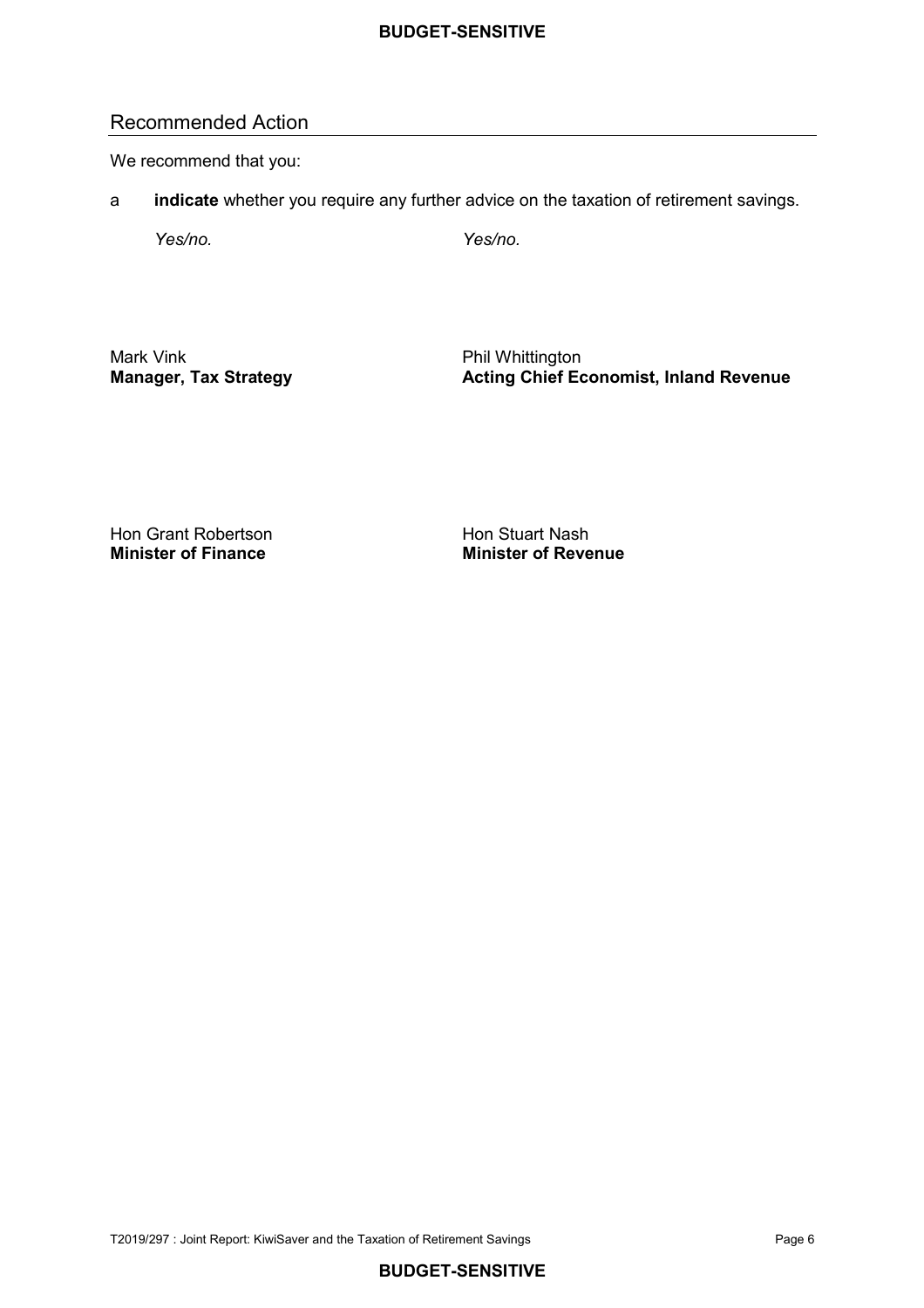# **Tax Policy Report:** Joint Report: KiwiSaver and the Taxation of Retirement Savings

## Purpose of Report

- $1<sup>1</sup>$ This report responds to your request for advice and information on the following issues:
	- and Michael Littlewood. • An assessment of the submission on 'KiwiSaver and tax' by Michael Chamberlain
	- An assessment of the impact of removing income tax obligations from KiwiSaver accounts.
	- A description of the Australian approach to taxing retirement saving accounts.
- $2.$  impacts of the Tax Working Group's proposals for KiwiSaver. The appendix responds to your request for scenarios outlining the distributional

## An assessment of the Chamberlain and Littlewood submission

- 3. In October 2018, Chamberlain and Littlewood provided you with a submission on the retirement saving proposals in the Interim Report of the Tax Working Group. In their submission, Chamberlain and Littlewood argue that there is no case to provide tax concessions for saving.
- $\overline{4}$ Their argument is based on three main propositions:
	- • **Retirement savings adequacy** that there is no evidence to suggest that New Zealanders are generally under-saving for retirement.
	- **The effectiveness of tax concessions** that it is unclear whether tax concessions actually encourage *additional* saving (rather than simply encouraging the reallocation of existing savings into tax-favoured vehicles).
	- **The costs and impacts of tax concessions**  that tax concessions are expensive, regressive, and distortionary.

#### **Retirement saving adequacy**

- 5. Chamberlain and Littlewood have surveyed a wide range of literature on the saving habits of New Zealanders. The literature indicates that most New Zealanders do appear to be saving adequately for retirement.
- 6. Moreover, as Chamberlain and Littlewood note, the great majority of older New Zealanders have sufficient income and assets to provide a reasonable standard of living. A small group of older New Zealanders live in material hardship, but the hardship rate for older New Zealanders is lower than for any other age group.<sup>2</sup>

 2Perry, B. (2018). *Household Incomes in New Zealand: Trends in indicators of inequality and hardship 1982-2017*.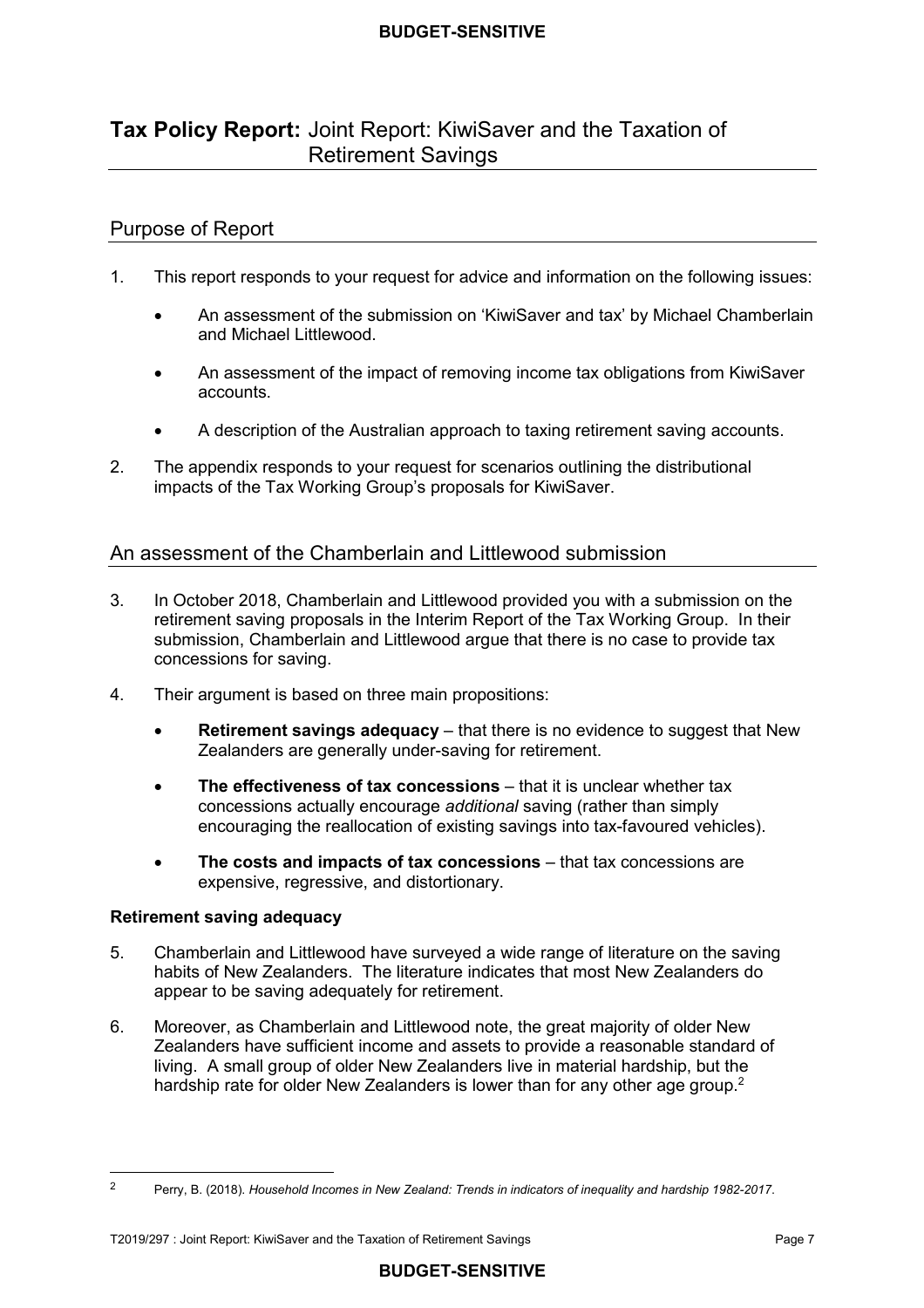- $7<sub>1</sub>$  Zealand Superannuation) and the private savings built up by most of the current cohort over their lifetime. These outcomes result from a mix of public income support (mainly through New
- 8. falling rates of homeownership will affect the adequacy of retirement savings. There are, however, some risks to these outcomes. As the Tax Working Group notes,
- 9. Chamberlain and Littlewood claim that limitations in census data make it impossible to assess whether the home ownership rate is actually falling. However, research published by the Ministry of Social Development indicates that:
	- • Cohorts approaching retirement age have declining rates of mortgage-free home ownership.
	- • Cohorts approaching retirement age face increasing housing costs as a percentage of income.
	- • An increasing proportion of people over the age of 65 live in a home with a mortgage.<sup>3</sup>
- $10<sup>1</sup>$  in the future, unless younger cohorts have been able to accumulate substantial assets outside of real estate.<sup>4</sup> Taken together, these trends suggest that old age poverty and hardship rates may rise

#### *The fiscal sustainability of New Zealand Superannuation*

- $11.$  for retirement, subject to the condition that future generations remain eligible for New Zealand Superannuation under existing policy settings. The Group cautions that this assumption may not hold if long-term fiscal pressures require change to the scheme. The Tax Working Group agrees that most New Zealanders appear to be saving enough
- $12.$  the next fifty years, but Chamberlain and Littlewood believe this path is still fiscally sustainable. They point out that the absolute level of pension expenditure in New Zealand is projected to remain low relative to other OECD countries. The cost of New Zealand Superannuation is projected to increase substantially over
- $13.$  will reduce the Government's ability to manage other calls on its resources. The increase in pension expenditure will also be accompanied by aging-driven increases in other areas of public spending, such as healthcare.<sup>5</sup> It therefore seems unlikely that the existing policy settings for New Zealand Superannuation can be maintained indefinitely into the future. Officials disagree with this judgement. The sustained increase in pension expenditure

## **The effectiveness of tax concessions**

 14. Chamberlain and Littlewood argue there is little evidence to suggest that tax concessions encourage additional saving by individuals, and that tax concessions generally encourage individuals to reallocate existing savings into the tax-preferred vehicles.

 $\overline{\mathbf{a}}$ <sup>3</sup> Ibid.

 $4$  There is some evidence to suggest, however, that the average savings rates of each generation have been exceeding those of preceding generations, from the baby boomers onwards. See Vink, M. (2014). *Intergenerational Developments in Household Saving Behaviour*.

 $\overline{5}$ <sup>5</sup> The Treasury (2016). *He Tirohanga Mokopuna: 2016 Statement on the Long-Term Fiscal Position.*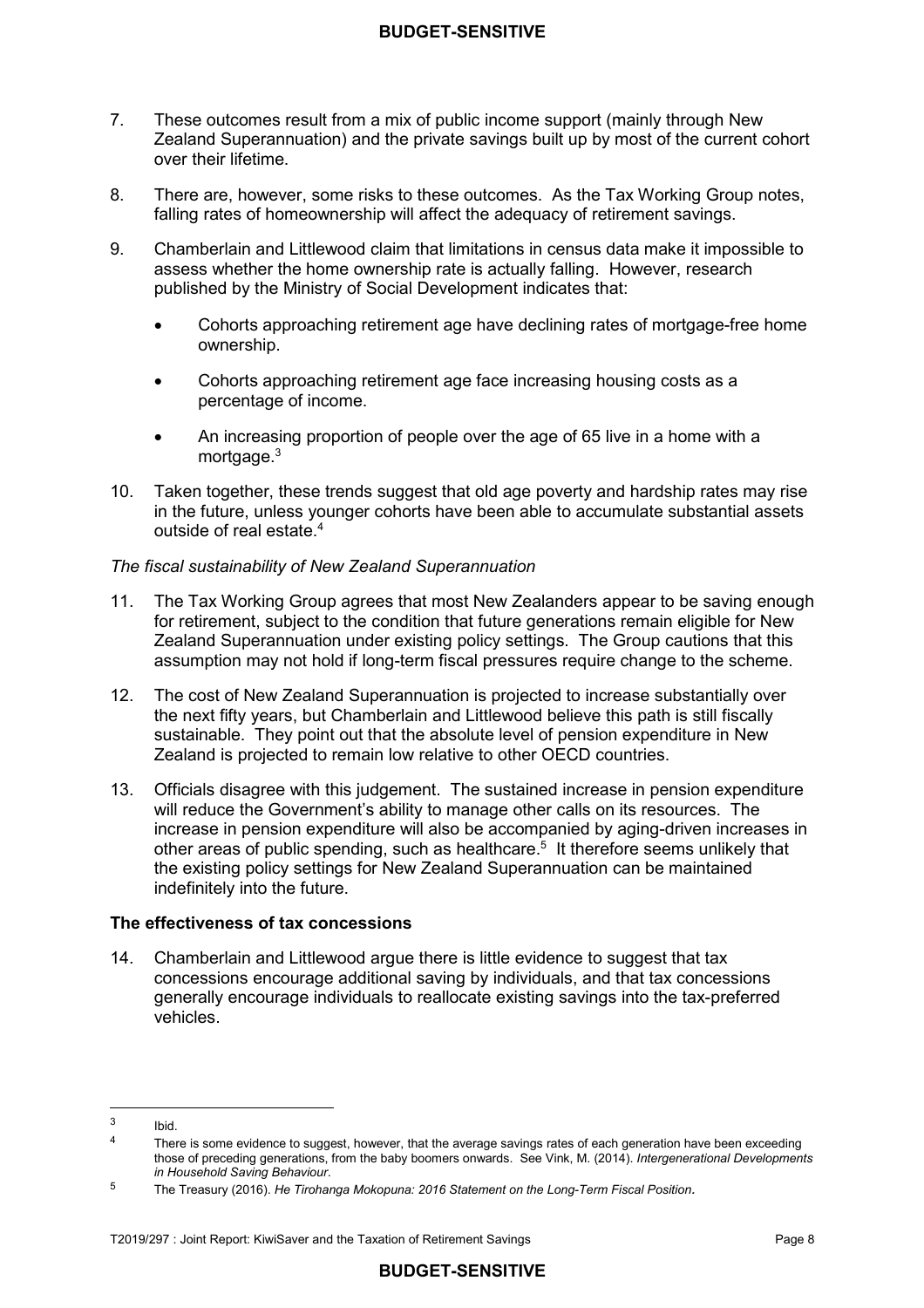- $15.$  the need to make judgements about what would have happened in the absence of the concessions. Nevertheless, the submission from Chamberlain and Littlewood is a fair summary of the literature on this subject. It is difficult to quantify the impact of tax concessions on saving behaviour, because of
- 16. A number of empirical studies have tried to identify a correlation between saving rates and returns to savings in general, and tax incentives for savings in particular. Many of these studies are summarised in the OECD's tax policy study on tax-preferred savings accounts.6
- $17.$  correlations between tax incentives and amounts saved. Some studies have found that tax concessions actually reduce rates of private saving.<sup>7</sup> 17. Despite using a variety of methodologies, most studies have identified only weak
- 18. One common finding, however, is that tax concessions tend to generate a significant *reallocation* of existing savings. A New Zealand study based on survey data, for example, found that only one-third of contributions to KiwiSaver accounts represented additional saving; the other two-thirds were reallocated from other saving vehicles.<sup>8</sup> Another New Zealand study, based on administrative data, found that KiwiSaver membership has not been associated with *any* increase in net wealth accumulation.9

#### *National saving*

19. distinguish between *public*, *private*, and *national* saving. Tax concessions may generate some additional private saving, but they will reduce public saving if the cost of the concessions increases the budget deficit. National saving may even fall overall if the reduction in public saving outweighs the increase in private saving. 19. When thinking about the effectiveness of tax concessions, it is also important to

#### **The costs and impacts of tax concessions**

 20. Chamberlain and Littlewood argue that tax concessions for saving are regressive, distortionary, and expensive. Officials agree that untargeted concessions are likely to be regressive and expensive. Targeted concessions, on the other hand, will be less regressive – but also less effective at generating increases in private saving.

## *Distributional impacts*

- $21$  The distribution of asset ownership is also very skewed, particularly for financial assets. The top quintile of households by wealth, for example, owns 84% of financial assets in New Zealand.<sup>10</sup> At all age levels, higher income households save more than lower income households.
- $22.$  are at different points in their lifecycle, but there is still significant inequality in lifetime wealth outcomes between households.<sup>11</sup> 22. The skewed distribution of household assets arises partly from the fact that individuals

## **BUDGET-SENSITIVE**

 $6\phantom{a}$ <sup>6</sup> OECD Tax Policy Studies No. 15 *Encouraging Savings through Tax-Preferred Savings Accounts* (2007).

 home deposit, or accumulating a certain amount of wealth in order to feel comfortable enough to retire). Tax concessions improve the net return on investments, and therefore reduce the amount that individuals need to put aside in order to achieve their saving goals.  $7$  This result arises because many individuals save in order to achieve defined saving goals (such as saving up for a first

 $\mathbf{a}$ <sup>8</sup> Law, D., G. Scobie and L. Meehan (2011). *KiwiSaver: An Initial Evaluation of the Impact on Retirement Saving*.

 $\overline{9}$ <sup>9</sup> Law, D. and G. Scobie (2014). *KiwiSaver and the Accumulation of Net Wealth.* 

 $10<sup>1</sup>$ <sup>10</sup> Statistics New Zealand, *2015 Household Economic Survey*.

 $11$ <sup>11</sup> Rashbrooke, G., M. Rashbrooke and W. Molano (2017). *Wealth Disparities in New Zealand: Final Report.*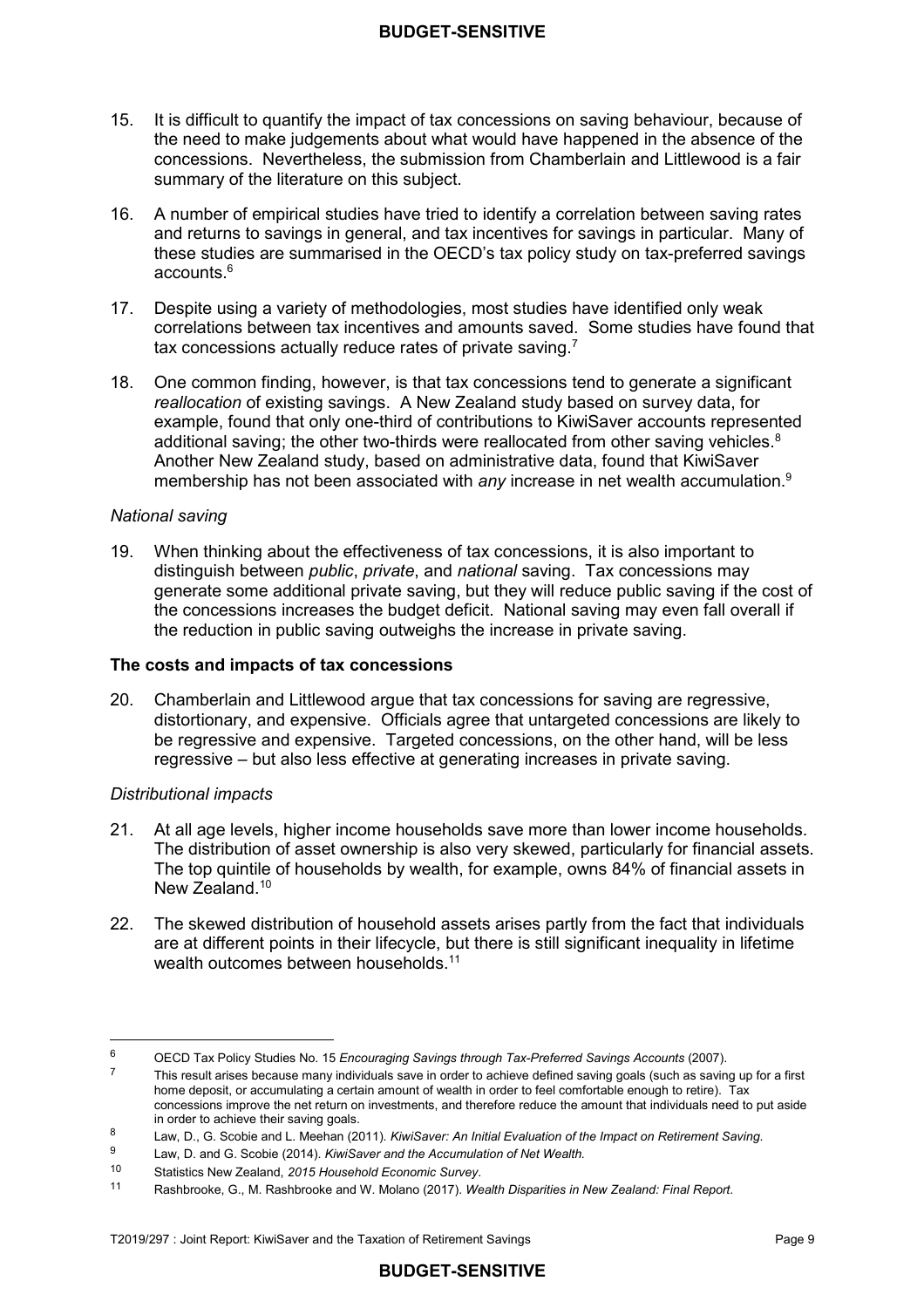- 23 individuals were enrolled in KiwiSaver in March 2017, earning capital income of \$1.3 billion. According to Inland Revenue data, average earnings from KiwiSaver portfolio investment entities (PIEs) increased with taxable income: 23. This result is reflected in the distribution of KiwiSaver assets. Approximately 2.7 million
	- • Individuals with taxable income of up to \$10,000 per year earned an average of around \$150 *per annum* from their KiwiSaver investments.
	- • Individuals with taxable income between \$140,000 and \$150,000 earned an average earnings of about \$1,700 *per annum* from their KiwiSaver investments.
- 24. The figure below shows the count of individuals by taxable income and average annual earnings.



 Source: Inland Revenue

- 25 saving will primarily benefit the wealthiest households. Targeted tax concessions will be less regressive, but are less likely to result in additional private saving for two main The skewed distribution of asset ownership means that untargeted tax concessions for reasons:
	- • Income constraints will prevent some lower income households from increasing their saving rate in response to the concessions, even if they wished to do so.
	- little incentive to save further because they will derive no marginal tax benefit from additional saving. $^{12}$ • Higher income households – who have the greatest capacity to save – will have

 additional saving. As noted earlier, this assumption is debatable. This analysis relies on the assumption that tax concessions, if available to higher income households, would generate 12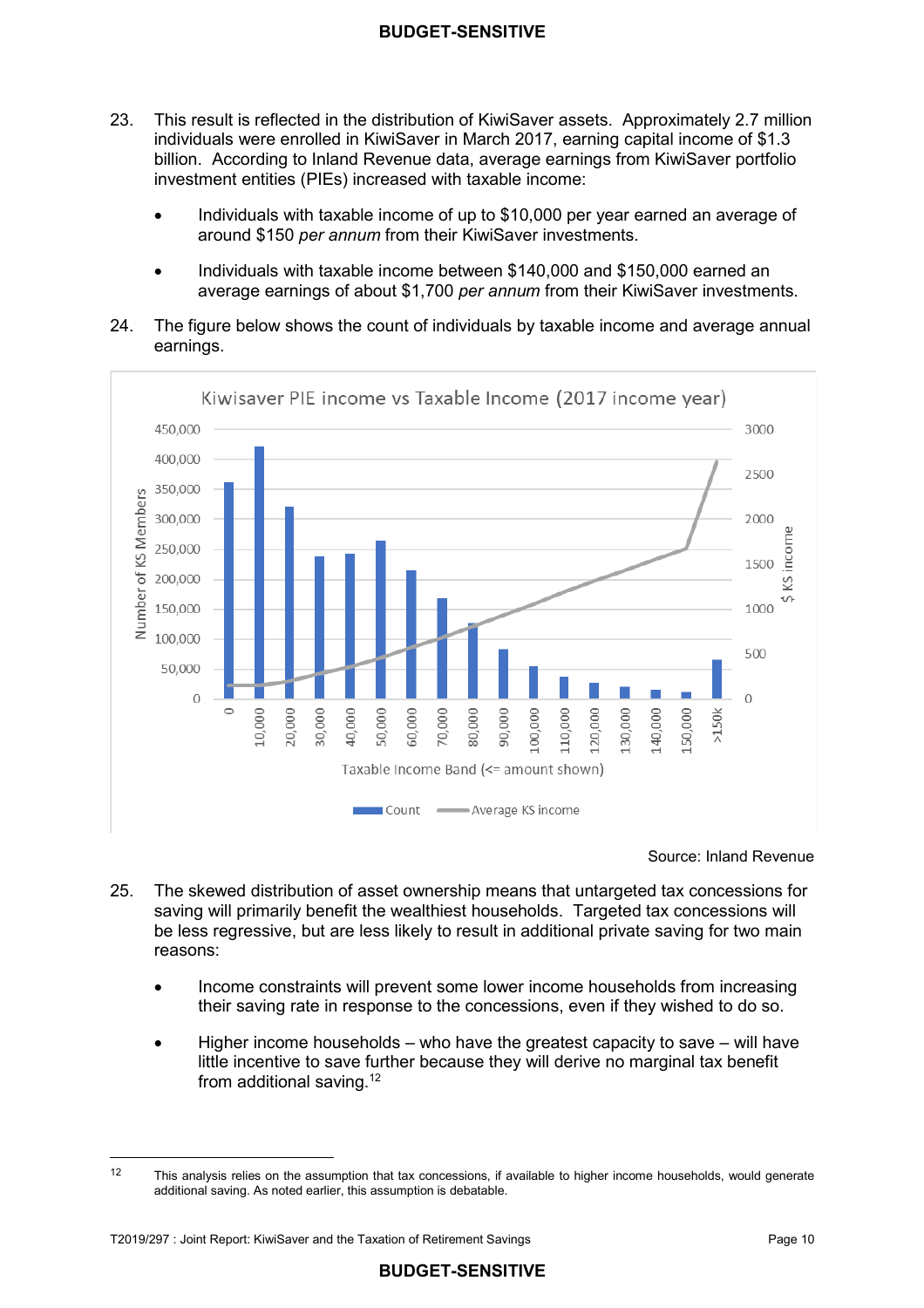## *Distortions*

- 26. take advantage of tax benefits. These distortions may encourage people to invest in locked-in savings accounts, rather than in more liquid forms of savings or in businesses – even when alternative forms of savings would be preferable in the absence of tax. These types of distortions can reduce productivity if individuals invest in otherwise unproductive investments solely for tax reasons. 26. Tax concessions will generate efficiency costs as individuals rearrange their savings to
- 27. All else equal, other taxes will need to rise to make up for the loss in revenue from retirement saving accounts. These taxes will generate efficiency costs of their own.

#### *Fiscal impacts*

 $\overline{a}$ 

28. design. By way of illustration, the saving incentives considered by the Tax Working Group had revenue impacts of between \$35 million and \$2.5 billion *per annum*. The cost of tax concessions varies greatly, and will depend on the details of policy

## An assessment of removing income tax obligations from KiwiSaver

 29. You have asked for an assessment of the impact of removing income tax obligations from KiwiSaver.

### **A switch to 'EET' taxation of KiwiSaver**

- $30.$  KiwiSaver on an 'EET' basis rather than a 'TTE' basis. This would involve exempting Kiwisaver contributions and earnings, but taxing withdrawals.<sup>13</sup> The modelling assumed that the policy would take effect from 1 April 2020, and that the rules regarding the contribution rates and Member Tax Credit would remain unchanged.<sup>14</sup> At the request of the Tax Working Group, the Secretariat modelled the impact of taxing
- $31.$  *behavioural change*. This is a constrained assumption that was necessary to simplify the modelling task. In practice, it is likely that there would be a substantial reallocation of savings to take advantage of tax-exempt KiwiSaver accounts. The estimates therefore understate – probably substantially – the revenue impacts of the change.<sup>15</sup> 31. The modelling also involved an important assumption that there would be *no*
- $32.$ Table 1 sets out the estimated revenue impact of a switch to EET taxation in 2020/21, 2021/22, and 2022/23:

| \$ million                 | 2020/21                  | 2021/22 | 2022/23 |
|----------------------------|--------------------------|---------|---------|
| Exemption of contributions | 2.110                    | 2.330   | 2,580   |
| Exemption of earnings      | 200                      | 210     | 220     |
| Taxation of withdrawals    | $\overline{\phantom{a}}$ |         |         |
| Total                      | 2,310                    | 2,540   | 2.800   |

#### **Table 1: Revenue impact of exempting KiwiSaver contributions and earnings**

 $13$  ('exempt – exempt – taxed') means that contributions and earnings are exempt, but withdrawals will be taxed. <sup>13</sup> 'TTE' ('taxed – taxed – exempt') means that contributions and earnings will be taxed, but withdrawals are exempt. 'EET'

 $\frac{14}{15}$ Repeal of the Member Tax Credit would reduce the fiscal cost of the change, but it would also be a regressive measure.

 $15$  There are some other assumptions and caveats to these estimates. The modelling assumes a fixed growth of income and contributions for all saving schemes. In practice, growth may be different. (In particular, it is possible that KiwiSaver savings grow faster than savings in other schemes, in which case the cost of exempting KiwiSaver will grow faster than forecast.) Also, each of the options are costed on a stand-alone basis; the fiscal cost can differ when different options are packaged together.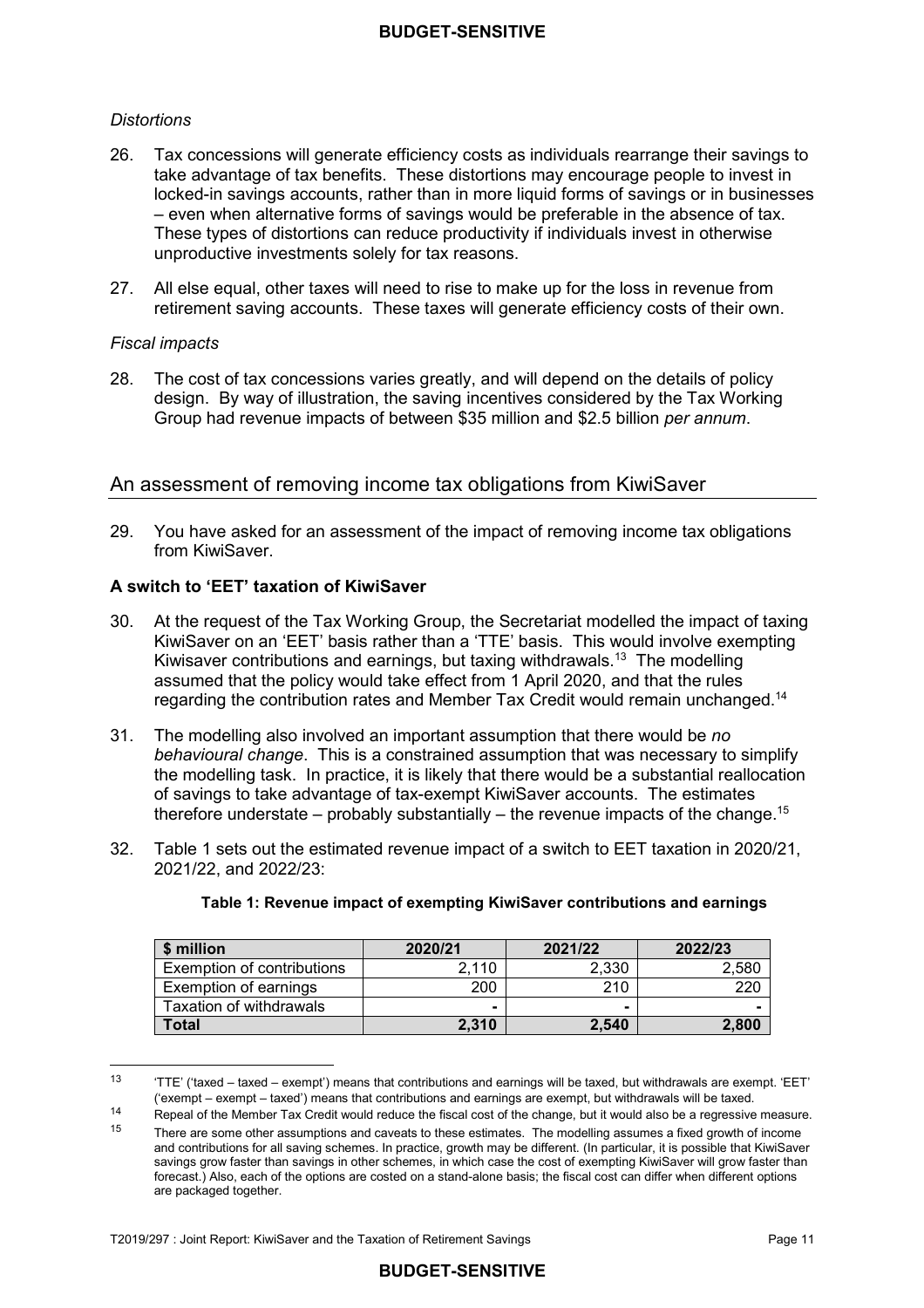- 33. EET taxation would effectively *defer* the taxation of KiwiSaver contributions into the future. It is likely that little tax will be collected from taxing withdrawals in the forecast period.<sup>16</sup> In the very long term, however, the revenue from taxing withdrawals should grow to a similar order of magnitude to the revenue foregone from exempting contributions.
- 34. EET taxation would be administratively complex. Existing retirement accounts would need to be grandparented, in order to avoid triple taxation on a 'TTT' basis.

#### **A switch to 'TEE' taxation of KiwiSaver**

 $35<sub>1</sub>$  and withdrawals (TEE taxation). Based on the estimates outlined in Table 1, this is estimated to cost approximately \$200-210 million *per annum* across the forecast period, excluding any behavioural impacts. Officials expect that the behavioural A less costly option in the short run would be to tax contributions, but exempt earnings impacts would be significant.

#### **Removing all income tax obligations from KiwiSaver**

36 loss of revenue from exempting contributions would never be clawed back. Officials are not aware of any other country that exempts retirement saving accounts altogether from taxation. This would be a very regressive change. If withdrawals also become exempt  $-$  i.e. an 'EEE' approach to KiwiSaver  $-$  then the

#### **The treatment of non-KiwiSaver saving schemes**

- 37. KiwiSaver is not the only saving scheme available to New Zealanders. Many New Zealanders are members of other private or occupational saving schemes (such as employer schemes, the State Sector Retirement Savings Scheme, and the Government Superannuation Fund schemes).
- 38. favourable treatment extended to KiwiSaver. Extending similar treatment to non- KiwiSaver schemes would, however, generate substantial revenue costs. There is no obvious reason to exclude similar types of saving schemes from any
- 39. KiwiSaver and non-KiwiSaver saving schemes: Table 2 illustrates the revenue impact of exempting earnings associated with both

| \$ million        | 2020/21 | 2021/22 | 2022/23 |
|-------------------|---------|---------|---------|
| Cost of exemption | 520     | 550     |         |

#### **Table 2: Revenue impact of applying TEE taxation to KiwiSaver and non-KiwiSaver schemes**

40. KiwiSaver and non-KiwiSaver saving schemes: Table 3 illustrates the revenue impact of removing all income tax obligations from

> **Table 3: Revenue impact of removing all income tax obligations from KiwiSaver and non-KiwiSaver saving schemes**

| \$ million        | 2020/21 | 2021/22 | 2022/23 |
|-------------------|---------|---------|---------|
| Cost of exemption | 3.990   | 4.240   | 4.510   |

 16 1 April 2020. Most people retiring in the forecast period will likely prefer to withdraw their TTE savings before their EET This reflects an assumption that the tax on withdrawals will only apply to withdrawals of savings and returns made after savings.

 T2019/297 : Joint Report: KiwiSaver and the Taxation of Retirement Savings Page 12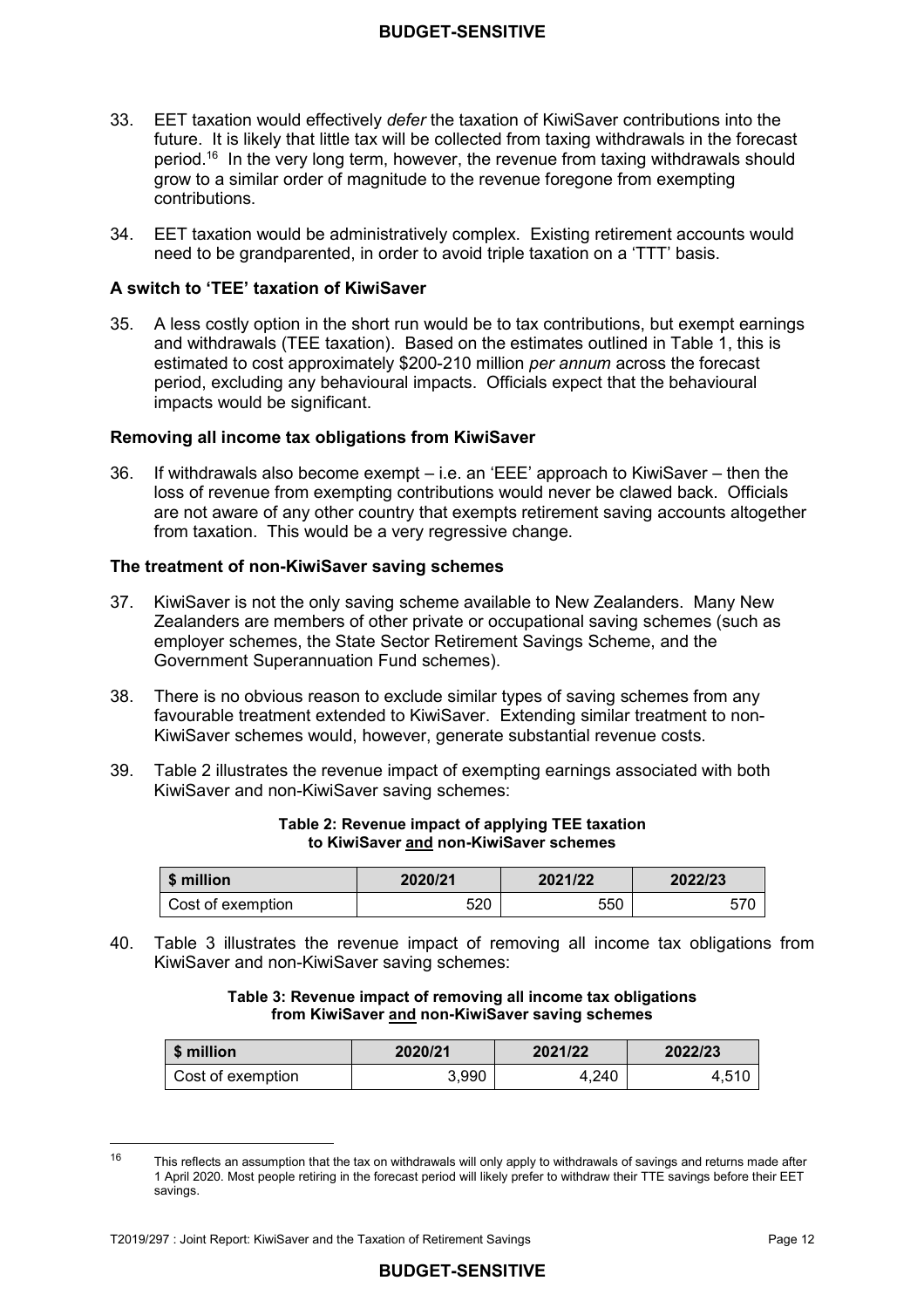41. As with the previous estimates, these estimates do not account for any behavioural responses arising from the policy change. As a result, they will also understate substantially the revenue impacts of the change.

#### **Implications for an extension of capital income taxation**

- 42. Decisions on the tax treatment of KiwiSaver will affect the revenue generated by any extension of capital income taxation. Officials estimate that exempting KiwiSaver will reduce the forecast revenue from a broad-based capital gains tax (as proposed by the Tax Working Group) by approximately \$84 million *per annum*.
- 43. In the time available, officials have not been able to estimate the impact of exempting non-KiwiSaver saving schemes from an extension of capital income taxation.

## The Australian retirement income system

- 44. You have asked for a brief explanation of the Australian approach to taxing retirement savings. The Australian system is complicated. The following description is taken from publicly-available sources and does not go into the more technical rules.
- 45. As context, the Australian retirement income system has four pillars:
	- $\bullet$  a minimum 'safety net' level of income in retirement. • The means-tested **Age Pension**, provided by the Government, which guarantees
	- • Compulsory saving through the **Superannuation Guarantee**, which is currently set at 9.5 per cent of wages.
	- • **Voluntary superannuation savings**, including voluntary pre-tax and post-tax super contributions.
	- **Other voluntary savings**, such as housing, other property, and other financial assets.
- 46. Compulsory saving through the Superannuation Guarantee is intended to supplement or replace the Age Pension. The tax treatment of superannuation is therefore highly concessional, as it is intended to encourage individuals to save more for their retirement – and reduce the fiscal costs of the Age Pension.

#### **The tax treatment of Australian superannuation**

 47. Australian superannuation money is taxed in three phases: when it goes into a superannuation fund (the contributions phase); while it is in the fund (the earnings phase); and when it leaves the fund (the payout phase).

#### *The contributions phase*

- 48. and the personal circumstances of the taxpayer. The amount of tax payable on super contributions depends on the type of contribution
- 49. Employer and salary sacrificed super contributions are taxed at 15% when they are received by a super fund.
- $50 -$  will be automatically added back into the individual's super account through the 'low income super tax offset.' If an individual earns \$A37,000 or less, tax paid on super contributions (up to \$A500)

#### **BUDGET-SENSITIVE**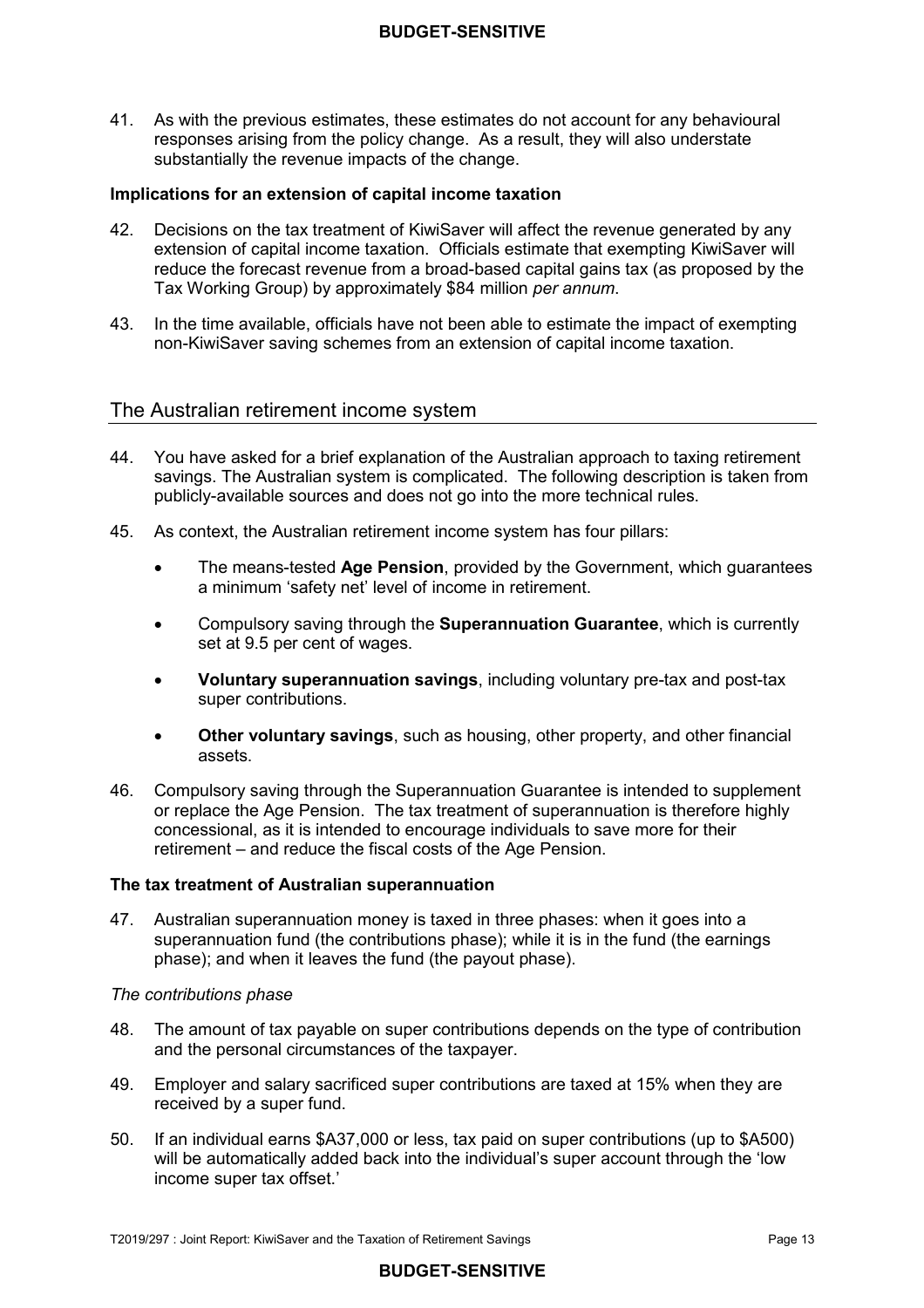- $51.$  individual will pay 'Division 293' tax. This is an additional 15% tax on the lesser of the taxpayer's concessional contributions or the amount in excess of \$A250,000. If an individual's combined income and super contributions exceed \$A250,000, the
- 52. Additional after-tax personal contributions, and those received under the government's co-contribution scheme, are not taxed when they are put into a super fund.

#### *The earnings phase*

- 53 assets held for longer than 12 months within the fund will be taxed at 10%. Income earned in a super fund is taxed at a maximum rate of 15%. Capital gains on
- $54.$  example, a growth fund may only pay an average of 7% tax because its dividend income entitles it to dividend imputation credits. The amount of tax paid by a fund can be reduced by tax deductions or tax credits. For

#### *The payout phase*

- 55. income stream to provide them with a regular income, or withdraw all or part of their benefit as a lump sum. 55. When an individual becomes eligible to access their super, they can take a super
- 56. 60. Early withdrawals before the age of 60 are allowed in limited circumstances, and are subject to taxation after exceeding a threshold. Super income streams and withdrawals are usually tax-free for individuals aged over
- 57. This is called a 'super death benefit.' Some components of the super death benefit are taxable. When a person dies, their super balance is usually paid to their nominated beneficiary.

#### **Reflections on the Australian system**

#### *Distributional impacts*

 58. Superannuation provides much larger tax concessions per person to high-income earners. In 2015, over half of the value of superannuation tax breaks – for earnings and contributions combined – flowed to the top 20% of income earners.<sup>17</sup>

#### *Fiscal impacts*

- 59. tax concessions was \$A42.3 billion in 2017/18. This was 20% of personal income tax collections, which raised \$A211.4 billion in that year. The cost of superannuation tax concessions is projected to rise to \$A58.8 billion in [2020/21.18](https://2020/21.18) The fiscal impact of the Australian system is substantial. The cost of superannuation
- 60 This is 0.3% of New Zealand's source deductions (mainly PAYE on wages and salaries), which raised \$30.7 billion in 2017/18. 60. By way of comparison, the cost of the KiwiSaver tax credit was \$830 million in 2017/18.

 $17$ <sup>17</sup> Daley, G., B. Coates and D. Wood (2015). *Super tax targeting*.

<sup>18</sup> All revenue estimates are sourced from the Australian Treasury.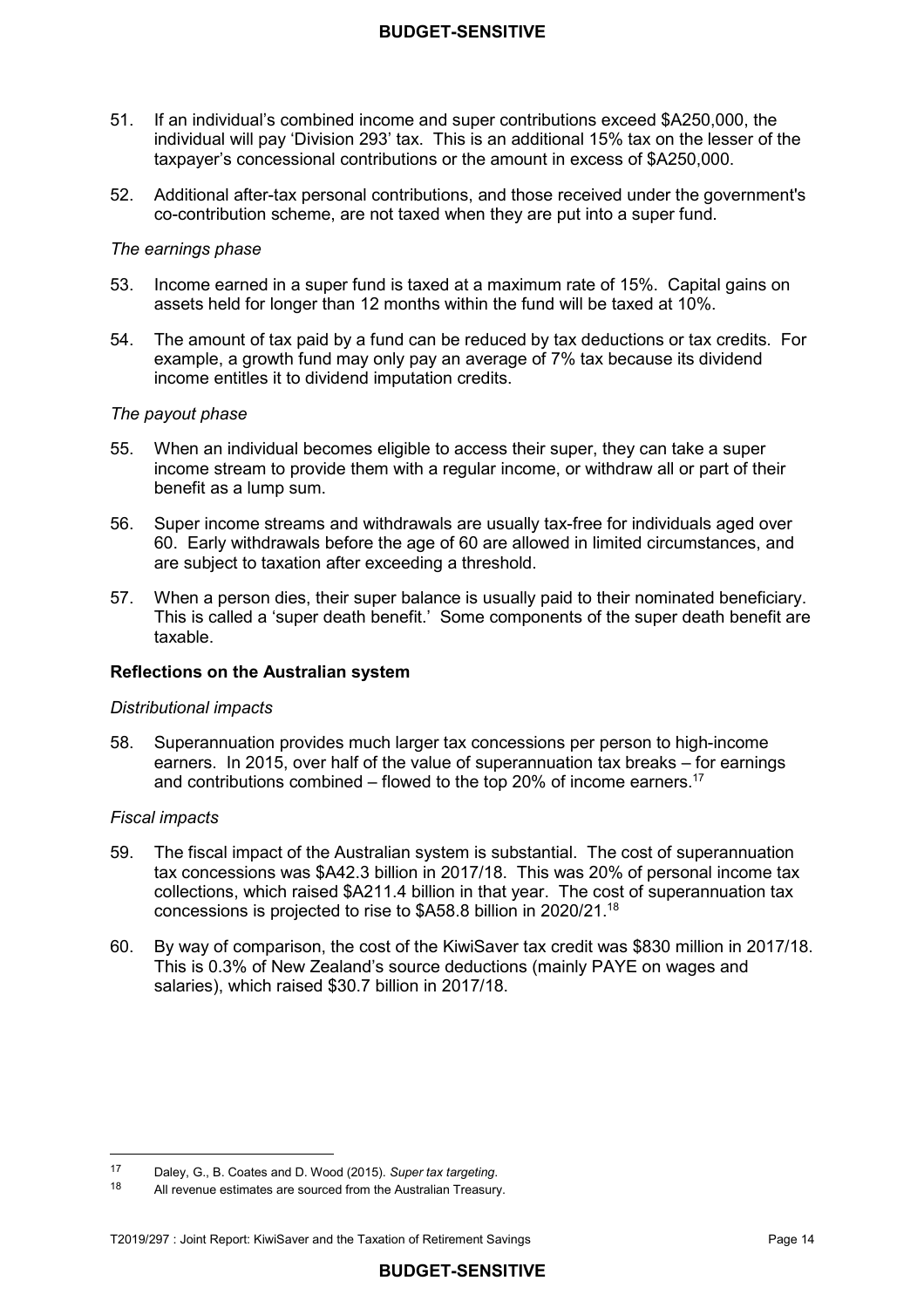61. Superannuation tax concessions are unlikely to be a cost-effective means to reduce the future Age Pension liabilities of the Australian Government. Australian Treasury projections from 2012, for example, show that the lifetime value of tax breaks to high- income men is actually much higher than the value of the Age Pension for low-income [earners.19](https://earners.19)

s9(2)(g)(i)

#### **Implications for an extension of capital income taxation**

- 65. Australia. The concessional treatment of superannuation has created a need for an equally concessional treatment of gains from small businesses.<sup>20</sup> There is an important interaction between superannuation and capital gains taxation in
- 66. retirement is by starting and growing their business. Taxing these businesses on a non-concessional basis would favour passive retirement saving over entrepreneurial activity, with broader impacts for growth and productivity. This is because the primary way in which many entrepreneurs 'save' for their
- 67. there will be less of a case to introduce similar types of small business concessions if there is an extension of capital income taxation. In New Zealand, the absence of generous concessions for retirement saving means

#### Next steps

 $\overline{a}$ 

68. KiwiSaver and other forms of retirement savings. 68. Officials are ready to provide further advice at your request on the tax treatment of

<sup>19</sup> Australian Treasury (2012). *Distributional analysis of superannuation tax concessions: a paper to the Superannuation Roundtable*.

 up to a lifetime limit of \$A500,000. <sup>20</sup> One of the most important concessions for small business is that capital gains from the sale of active assets are exempt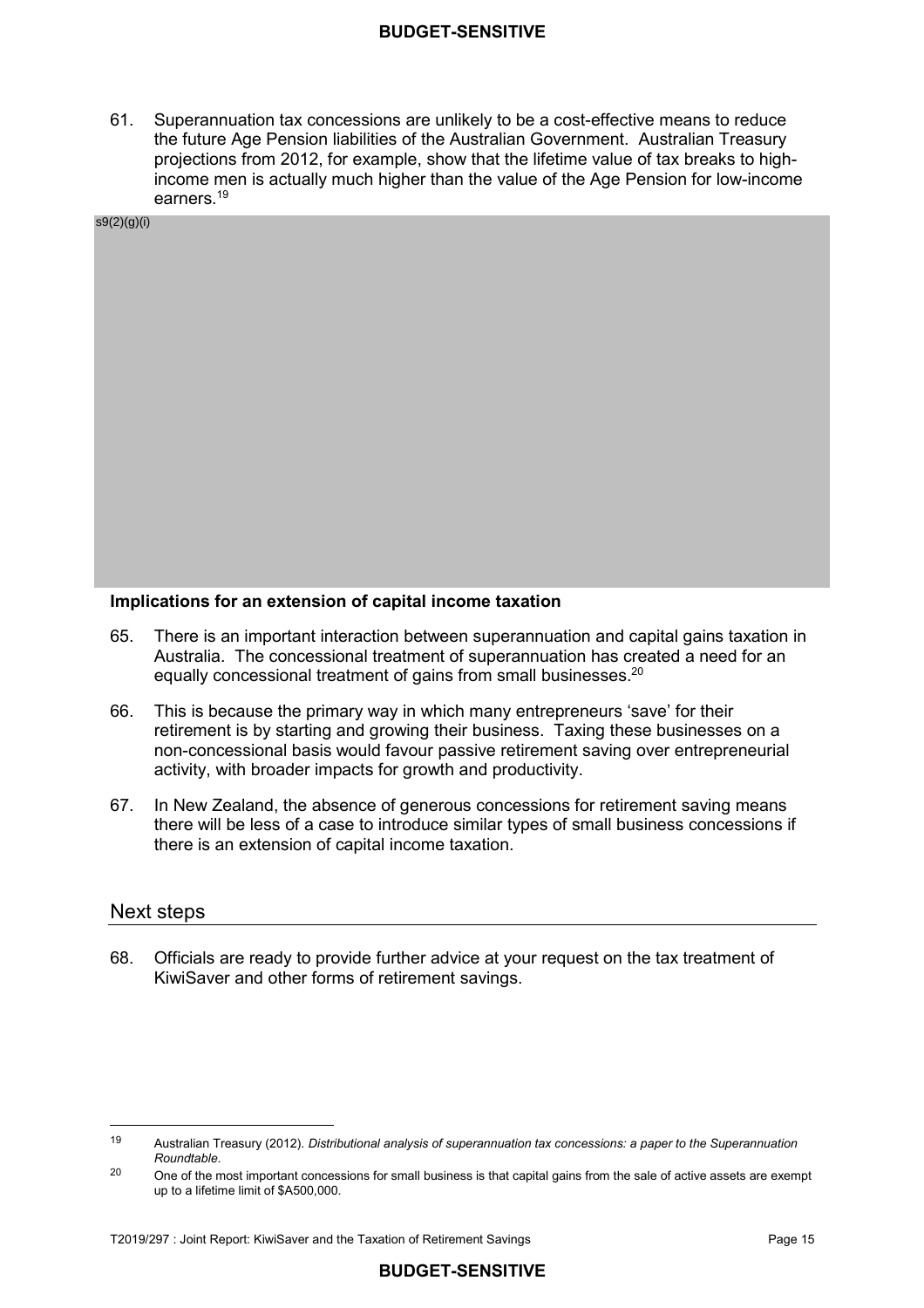Appendix: The distributional impacts of the Tax Working Group's proposals for KiwiSaver

 On 13 February 2019, you asked officials to provide scenarios outlining the distributional impacts of the Tax Working Group's proposals for KiwiSaver.

## **Aggregate impacts**

 Table 1 shows the aggregate cost or gain accruing to all KiwiSaver members across different income bands:

|                                                                                   |                                                                                                       | Aggregate (cost) / gain              |                 |            |  |
|-----------------------------------------------------------------------------------|-------------------------------------------------------------------------------------------------------|--------------------------------------|-----------------|------------|--|
|                                                                                   | <b><i><u>Smillion</u></i></b>                                                                         | across all KiwiSaver members earning |                 |            |  |
|                                                                                   |                                                                                                       | \$0-48,000                           | \$48,000-70,000 | $$70,000+$ |  |
| Additional tax on KiwiSaver funds from an<br>extension of capital income taxation |                                                                                                       | (19.0)                               | (19.0)          | (46.0)     |  |
|                                                                                   | a. Refund ESCT for KiwiSavers earning up<br>to \$48,000 per annum                                     | 180.0                                | 96.0            |            |  |
|                                                                                   | b. Offer maximum member tax credit to<br>KiwiSavers on parental leave, regardless<br>of contributions | 7.0                                  | 2.0             | 3.0        |  |
| $C_{\cdot}$                                                                       | Increase member tax credit from \$0.50 for<br>every \$1 of contribution to \$0.75                     | 227.0                                | 130.0           | 133.0      |  |
| d.                                                                                | Reduce the lower PIE rates for KiwiSaver<br>funds by five percentage points each.                     | 70.0                                 | 24.0            |            |  |

## **Table 1: Aggregate impacts**

## **Individual scenarios**

 Table 2 shows stylised scenarios for savers with three income levels (\$48,000 *per annum*, \$100,000 *per annum*, and \$200,000 *per annum*).

The assumptions are:

- Each saver saves 3% of their pre-tax income into KiwiSaver.
- superannuation contribution tax (except for the ESCT exemption option). • There is a matching employer contribution, which is subject to employer
- Status quo PIE and KiwiSaver rules apply, except as varied in the scenarios.
- Every year the balance earns a 5% pre-tax return.

These scenarios are heavily driven by the assumptions, and should be treated with caution.

 The savings accumulated under policy options a, c, & d do not add up to the estimated total for all three implementation options. This due to the interplay between the different design considerations.

## **BUDGET-SENSITIVE**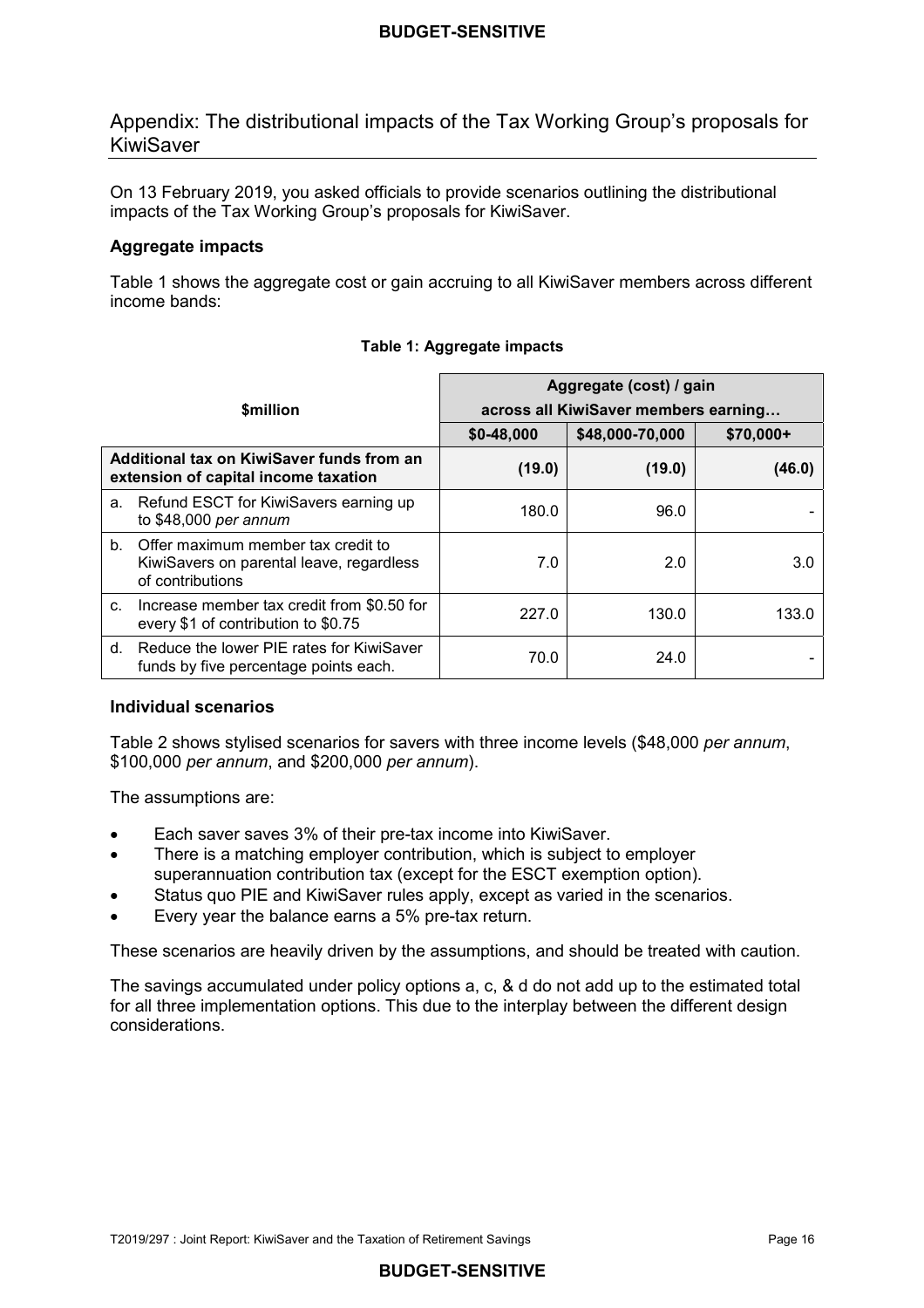|             |                                                                                                       | Savings accumulated after thirty years for an<br>individual within income of |                          |                          |
|-------------|-------------------------------------------------------------------------------------------------------|------------------------------------------------------------------------------|--------------------------|--------------------------|
|             | <b>Policy option</b>                                                                                  | \$48,000                                                                     | \$100,000                | \$200,000                |
|             | Status quo policy settings                                                                            | \$186,553                                                                    | \$299,735                | \$572,128                |
| a.          | Refund ESCT for KiwiSavers earning up to<br>\$48,000 per annum <sup>21</sup>                          | \$201,581                                                                    | \$299,735                | \$572,128                |
| $b_{-}$     | Offer maximum<br>member tax credit to<br>KiwiSavers on parental leave, regardless of<br>contributions | Difficult to<br>estimate                                                     | Difficult to<br>estimate | Difficult to<br>estimate |
| $C_{\cdot}$ | Increase member tax credit from \$0.50 to<br>\$0.75 for every \$1 of contribution                     | \$201,472                                                                    | \$313,407                | \$585,800                |
| d.          | Reduce the lower PIE rates for KiwiSaver<br>funds by five percentage points each.                     | \$194,960                                                                    | \$299,735                | \$572,128                |
|             | Implement options a, c and d                                                                          | \$226,230                                                                    | \$313,407                | \$585,800                |

#### **Table 2: Saving accumulations under different policy options**

 Table 3 shows the dollar increase in savings accumulated under each of the options, relative to status quo policy settings.

 As above, the savings accumulated under policy options a, c, & d do not add up to the estimated total for all three implementation options. This due to the interplay between the different design considerations.

#### **Table 3: Dollar increase in savings accumulations relative to status quo policy settings**

|    |                                                                                                                    | Increase in savings accumulated after thirty years<br>for an individual within income of |                          |                          |
|----|--------------------------------------------------------------------------------------------------------------------|------------------------------------------------------------------------------------------|--------------------------|--------------------------|
|    | <b>Policy option</b>                                                                                               | \$48,000                                                                                 | \$100,000                | \$200,000                |
| a. | Refund ESCT for KiwiSavers earning<br>up to \$48,000 per annum                                                     | \$15,027                                                                                 |                          |                          |
| b. | Offer maximum member tax credit to<br><b>KiwiSavers</b><br>parental<br>leave,<br>on<br>regardless of contributions | Difficult to<br>estimate                                                                 | Difficult to<br>estimate | Difficult to<br>estimate |
| C. | Increase member tax credit from \$0.50<br>to \$0.75 for every \$1 of contribution                                  | \$14,919                                                                                 | \$13,671                 | \$13,671                 |
| d. | - PIE<br>Reduce the lower<br>for<br>rates<br>KiwiSaver funds by five percentage<br>points each.                    | \$8,407                                                                                  |                          |                          |
|    | Implement options a, c and d                                                                                       | \$39,677                                                                                 | \$13,671                 | \$13,671                 |

**BUDGET-SENSITIVE**

 21 ESCT refund for higher income individuals would not affect the outcomes for the savers in these scenarios. The Tax Working Group noted that the refund could be clawed back for KiwiSavers earning over \$48,000. Abating the